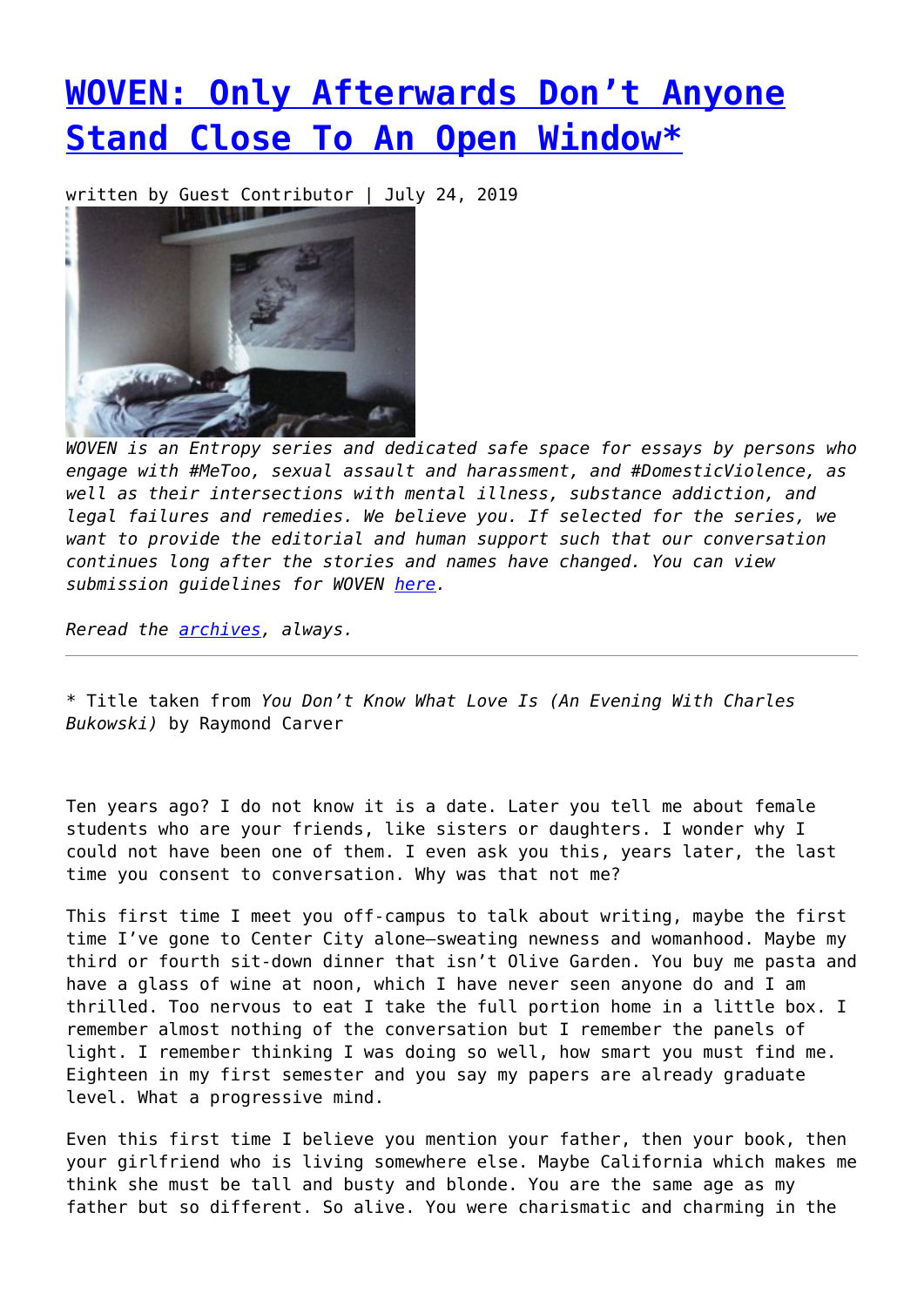classroom but now to have this all to myself? It is unbearable. That you should find me clever and grown-up enough to spend this hour with.

You take the train back to campus with me and we sit side by side. At first I am focused on trying not to allow my body to touch your body in any way. An inch between us. So as not to offend. But then I am focused on trying to find something to say. You have stopped talking.

I am wearing a mini-skirt. I feel a mass on my knee. It is you. It is your hand. Not just my knee, my thigh. The inside of my thigh.

I want to die. It is not exaggeration. Nausea and fear that overwhelms me, heightened due to my youth, as strong as I have ever felt it. Writing this now I feel it. Panic. The desire to vomit up not just the content of one's stomach but one's very ability to perceive, to exorcise one's very life force. I do nothing. I am frozen. You leave the hand there; I cannot remember how long. I am captive. The pasta sitting on my lap covering my crotch. I am grateful for the protection.

Arriving on campus you ask if I would like to go back to your office. I would not. I would like to go to my 7-11 and buy candy bars and do my homework with the television on loud. I would like to shower. I would like to be far away from both our bodies, existing only in a cerebral dimension.

But I do not say no. It is such a generous invitation after all. I switch. Here I question myself. You do not coerce me. You have suggested to me how things will proceed, and I am not as ignorant or stupid as all that. I must know what will happen. And I change my mind. Maybe I cannot bear the terror so I make it an adventure. We go back to your office.

In the elevator, we stand behind another of my English professors, a gentle older man. He smiles at me and watches as I get off with you. I tell myself he cannot know, but the memory haunts me for the next four years as I take several more classes with him. I wonder if he guesses our secret.

In the office, you leave the door cracked open for appearances. I feel sickly envious at the academic squalor. I sit across from you and every time I sit across from someone in this way I have this memory. Visceral. In therapists' offices and at job interviews and when I enter an MFA and meet with my thesis advisors. So that I blush sometimes. So that I cannot open my mouth or else it will be taken wrong. So I grow irrationally angry. When I meet with my own students, it is always in public, always with a table between us, so that they are protected.

We sit like this, student and teacher, and you touch my knees again. You pull out a flask. Would you like a drink? I shake my head. No. I don't want to get in trouble. I say this. You say I thought you liked to drink. My high-school suspension must have been a topic of conversation over lunch. I do, I say, I am a very good drinker. I say this. You say no one will know. I cannot remember if I have a drink but I know you do. You smell like it. This memory is whiskey and old books and Spring air from the open window so if someone were tall enough they could see in.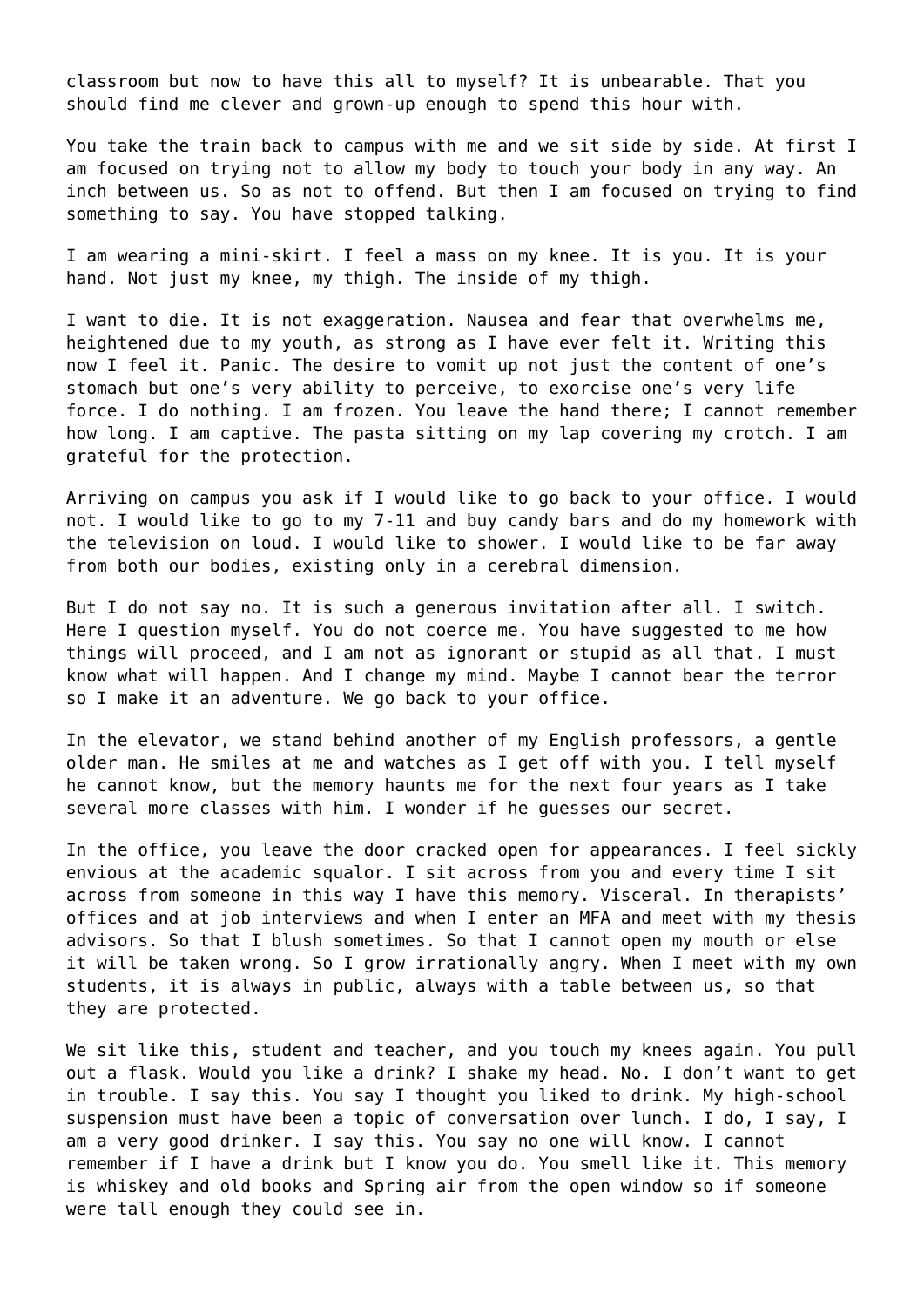You pull me onto your lap. Pull. I remember sitting on your lap but I do not remember how I got there. In memory I seem so small but I do not know what I felt at the time. Maybe bloated and red and oversized as I often feel. Maybe afraid of you seeing me close up. Maybe just sick. When I see this image I see someone younger than her age. How odd and wrong it seems in memory and how commonplace it might have been—my naked legs resting on one of your thighs. I remember this now still, the door open, or did you close it? Eighteen when we met but now nineteen. So an adult.

Reading this I am afraid of you laughing. Nineteen and thirty-eight (I believe). Not so bad at all. Not the biggest age gap in my life. Not the most egregious imbalance of power. And I such a robust nineteen and experienced and convinced of my adulthood. Then why? And reading do you think me a snowflake, that this should haunt me, terrify me, become a concrete part of my identity. That of ingenue. That of temptress. When I was looking for someone to see me. How much harder its made it to believe myself human.

I remember now you are not even my teacher. It is spring semester and I took your class in the fall. Why did you email me? Why did I respond. Yahoo will not let me access my account—and I try—two days of calling and emailing. All dust then. So even more reason for you, reader, to see this as a love affair. Two consenting adults. Laugh me off this page for suggesting anything different.

When I go home, I cry. I tell my roommate who tells me sternly to not be that girl. I tell the boy I am sleeping with who tells me to ignore you—but he leaves me soon after and I forget to take his advice. I think I tell my exboyfriend from high-school. He laughs. I showed him the poem you gave me in class however many months before, the Carver in which Bukowski drinks and fucks his student and does not rhyme and is not romantic. He says he knew then.

Then. Why didn't I?

The next time we meet I do not know but I imagine it will be sex. I am not as young as all that. You are not the first older man who has sat me on their lap. So why then am I nervous? Why then am I not certain? What am I holding out for? Do you see how unreliable I am as narrator? Are you already irritated, bored? Why is this a story I so feel needs telling?

I spend my student loan money on lingerie. A seventy dollar padded bra I still have today, a decade old but mostly unused. Stockings. You tell me you liked watching me uncross my legs in miniskirts and stockings in class. I am startled to learn I was being watched.

But see, I must have known how this night would be.

Still, I remember and I do not think I was certain.

You take it for granted that I know how to eat out. You buy a bottle of wine for the table on a little patio near the train station. I mimic how you hold the glass, I do not know if I had held one before. You live in the suburbs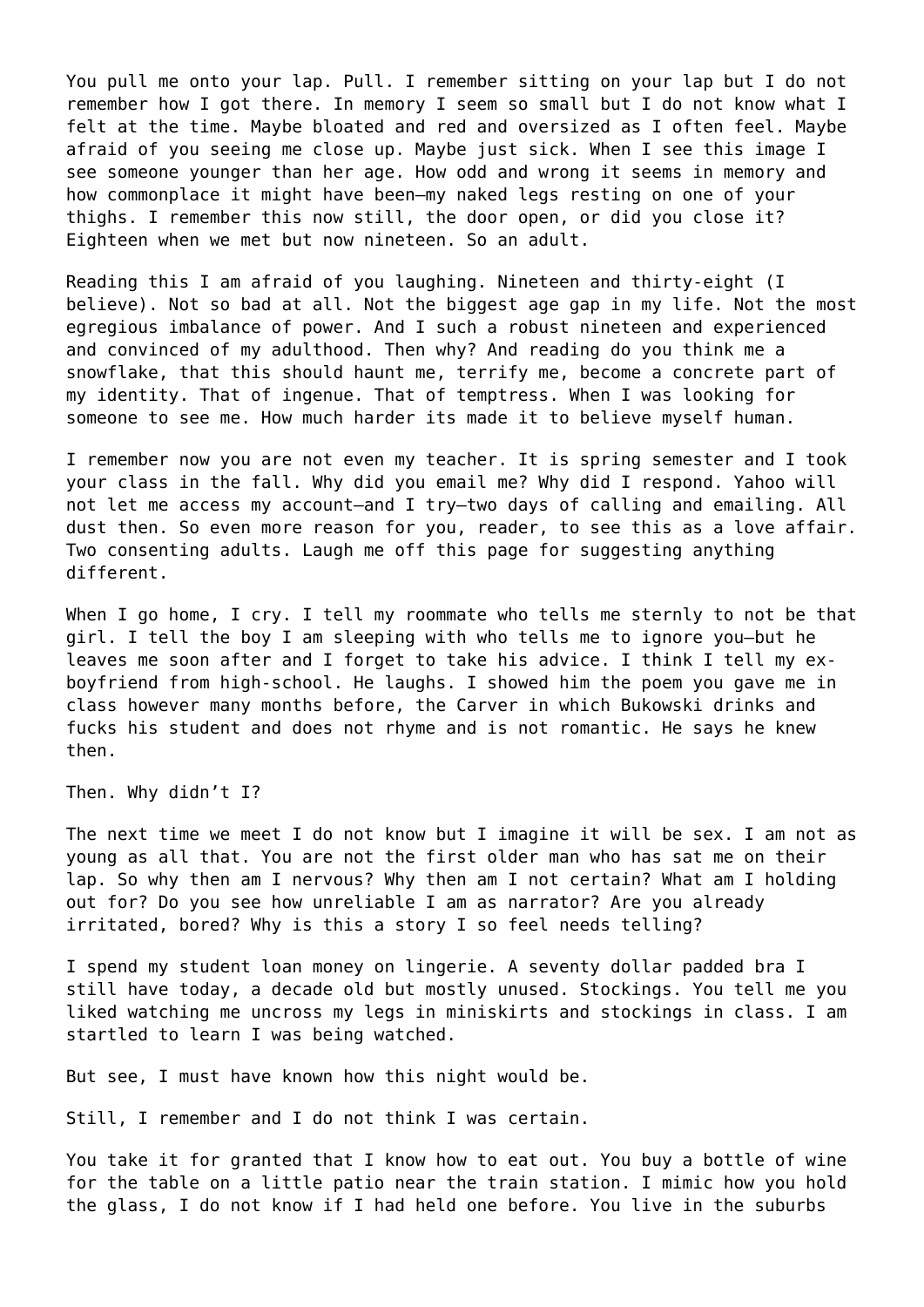and I am conscious on the train that when I arrive I will be trapped if we stay out too late. I order a salad but I cannot eat it. I've taken laxatives all week so you will think I am beautiful. So I will fit into my new denim skirt which I have bought, will buy, to impress you. Do I wear it for this meeting or later? I am only 98 lbs but still we struggle to get it off me. A single lettuce leaf would disrupt my empty system which I have made sterile for you. I drink. You talk.

Partway through the night, I do not know when—I remember now how readily you would touch me, on my bare shoulders, my hands, gestures of affection I had not been shown with this level of authority—you tell me, you say it gently asking for my permission without explicitly asking, that you have booked a room at a bed and breakfast nearby.

I am nervous to be naked in front of you, that you will be disappointed. I am used to fucking but I have just started dating senior undergraduates who want to go slow, who want to look at me rather than push me onto their cock in an empty parking lot. So I am prepared, but I am terrified as you undress me, cursing as you do—angrily but with what I recognize is pleasure at what you are seeing, which is my essence, my shell, my secret. I lie down on the bed.

I don't know what else to do. Unmarked and small, I am scandalized by the memory of this and cannot fathom how you could bear to touch it. How did it not burn to the touch. How are you not scarred from the scalding heat of its youth.

And then you undress yourself.

I have never seen a man as old as you without clothes on, and your body disgusts me. I am sorry even now to offend, but it does. Your body frightens me. You have more weight to you than I knew and it is all around the middle and arms. Your cock is still flaccid. It is summer and you have been sweating all night, your body slick with it. The lights are on and you are red and hairy and covered in moles. You are not like the men, even the older men, I have seen. You are big and old and I am already naked on the bed and have already consented to this but feel abject horror at the thought of you near me, inside of me.

I think you kiss me.

You try to eat me but I am scandalized at the thought. That you should see even more of me. That you might feel revulsion at the taste of me, the same revulsion that I feel at the sight of you. I do not remember all the steps. I remember you on top of me in missionary, crushing me, not the adept lover I'd been anticipating but clumsier than a teen. I am dry and you offer lube. I interpret it as insult. I am cold but after you are done and in the bathroom I have to wipe your sweat off of my body. There are dark marks on the duvet. You do not last long but it is ages as I try to find the room to breathe from under you. Thinking of you in my belly.

Afterwards though, you hold me gratefully and I feel wanted and endeared to you again, shocked that you would choose me. We go out for more wine. I feel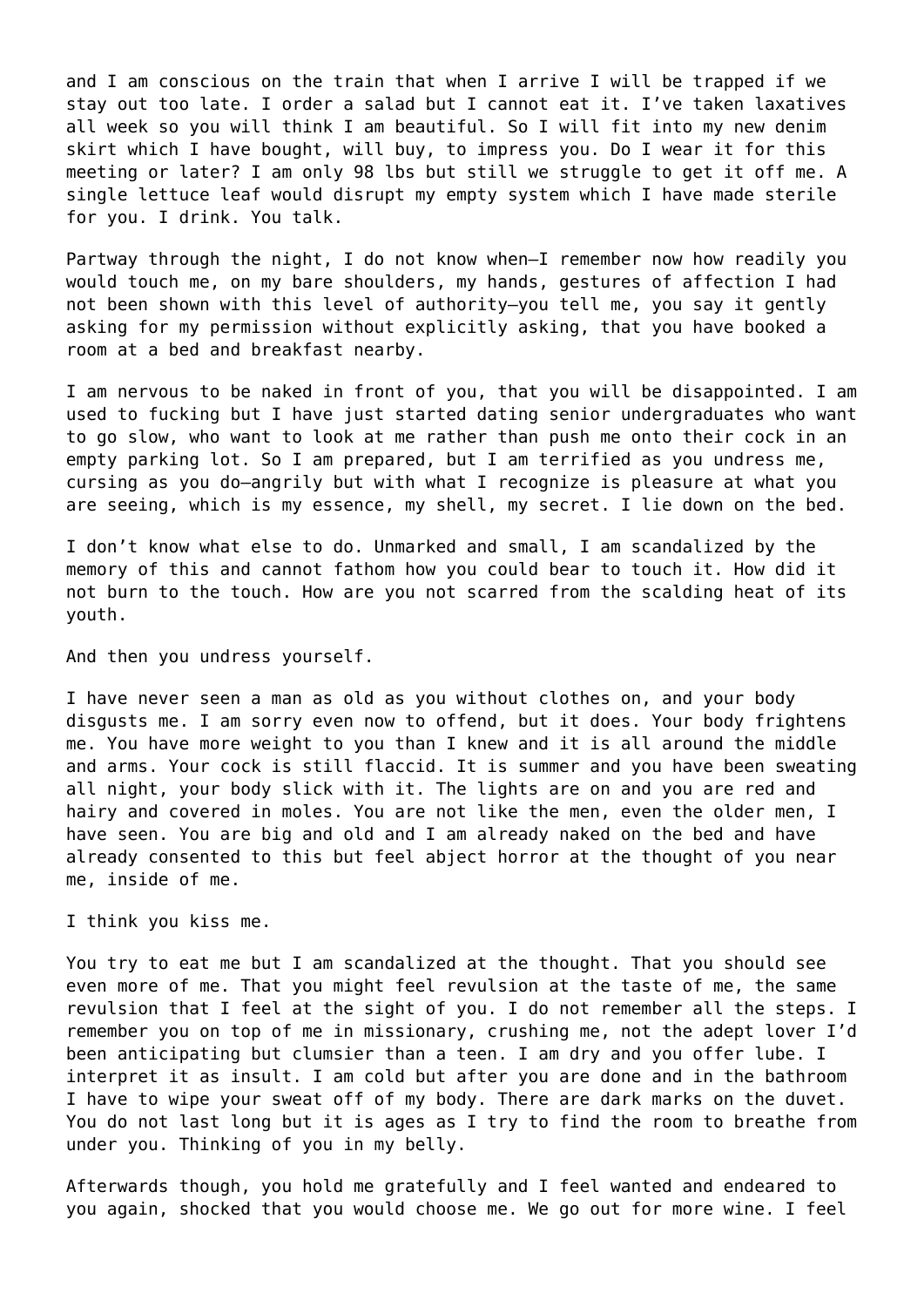beautiful when I am drunk and feeling beautiful improves my mood. There is a wedding at the hotel that weekend. The weather is perfect and the moon is full and there is a decorated patio made up for the happy couple. Empty though. The party moved elsewhere, but still music is playing.

You dance with me. And despite all this I still find that moment beautifully romantic, like a movie. A perfect story. We sway and I fit against you. I feel so lucky.

We go back to the room.

My mother once told me a story about her honeymoon. She was sixteen and my father eighteen. A gorgeous young couple. They went to a ski-lodge to celebrate after the ceremony which was attended by nearly the entire high school, so crowded that they ran out of food within an hour. I do not know what compelled my mother to tell me this, we are not close, but she was not happy on the honeymoon. She woke up in the middle of the night and missed her family, her home. She was still a child sleeping in a bed with a man, even one she had chosen, even one almost as young as she—and she said, maybe not in these exact words, that she was very afraid.

I was present on that honeymoon, still invisible, inside the womb. Genderless and warm. Perhaps I inherited that sadness though. That displacement. That too early adulthood. Sometimes I ache with homesickness despite the fact I very rarely have had a home.

I think of that first night sleeping with you. Sick with longing for something and not knowing what it was, facing away from you, moving my ass further from the powdery fragile skin of your cock and balls but my head closer to your arm and heart.

This inheritance of women. The moment you recognize you are chattel, and this is who you have bartered yourself off to, and how did it happen.

I Google you out of habit. Obsessively. Monthly. Weekly. Some weeks daily. Some days, hourly.

I approach men reading in coffee shops around the world who have nothing more than your posture, just to check the expression of their faces when they see me, not completely sure I would be able to recognize you after all this time.

And you have changed. I find a picture from your wedding. You are trimmer. You smile broadly. You are in a pink tie on a beach. A beach wedding. You. That you are such a stranger to me after all.

From this night we begin an affair that lasts through the summer, though it felt so much longer. At least once a week you get a hotel room. Sometimes we go to the ballet first. Sometimes we eat. Always we drink. Two or three bottles of wine. I do not know if they were good. I cut my hair short to feel more womanly. I ride you often as you like to watch. I wear the bracelet everyday which you bought me in Europe where you were on holiday with your girlfriend.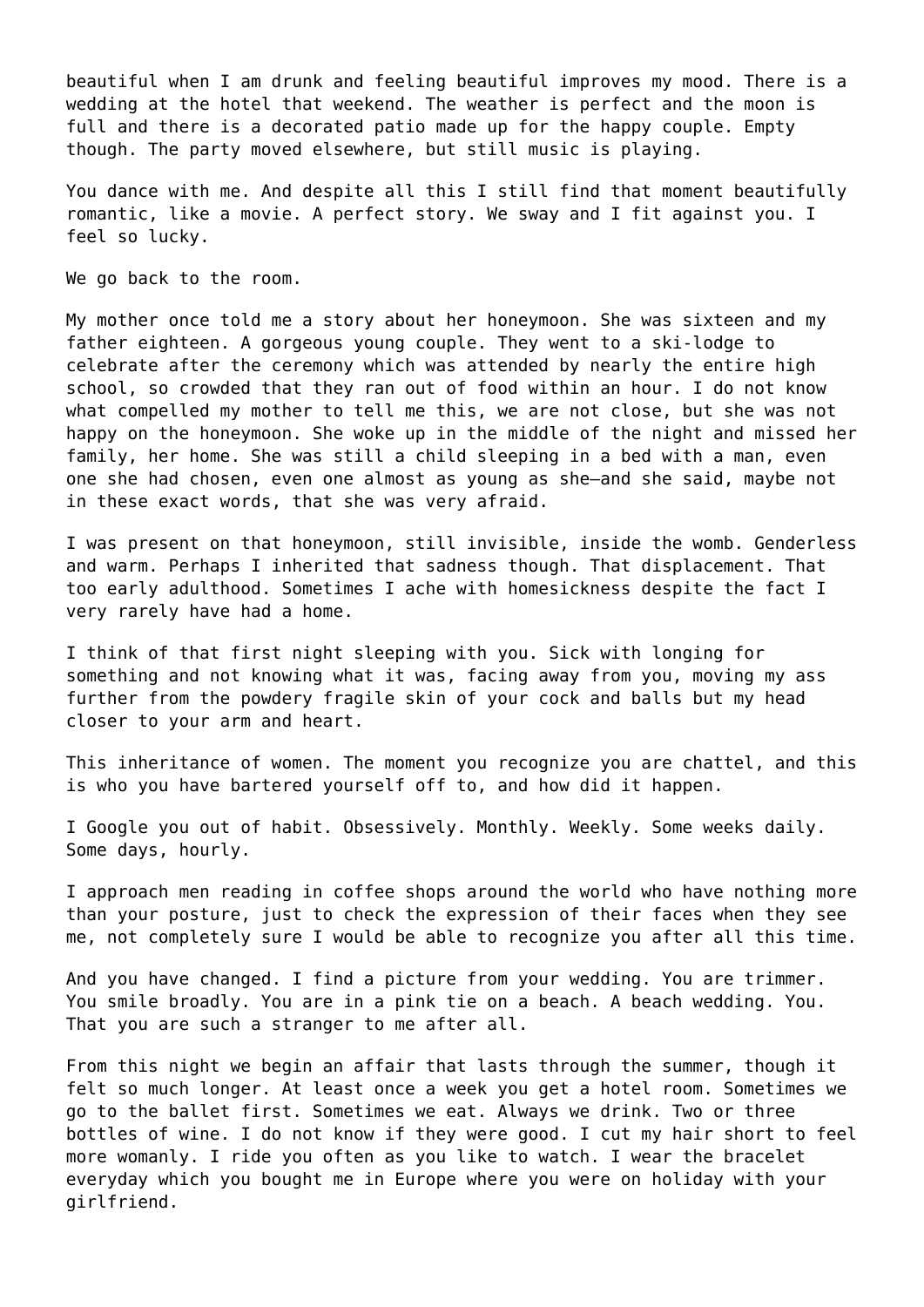I do not know if you tell me you have broken up with her or if I invent this narrative, but I remember the night you turn to me and ask, ". . . have you been the other woman before? You seem so experienced." Almost like a joke. I have not. I do not even know that is what I am doing then. I will be again though. It is a masochistic and unethical habit I have trouble shaking, to be nothing more than that bit on the side. Which is after all what a person like me deserves.

But, if I was lying to myself, I believe you must have helped. I remember the first night I was allowed to visit you in your apartment. Maybe a month in. Full of old bric a brac from the seventies and literary journals and both dingier and more adult then I'd imagined. That night was the best night. A good night. That night we ate frozen ravioli and I licked the plate clean and we argued about Ralph Ellison smoking on your porch and I told you I loved you and I think, I am not sure, that you said you loved me back. That night I came out of your bathroom holding a Clinique night cream. Whose is this? My mother visited, you said. Maybe that was true. But maybe the lie was not all my fault. Maybe all I did was consent to the narrative you'd created, not invent it entirely. I did not think it was a face cream for woman your mother's age.

Washing. This, too. I think this is the night you tell me about your OCD. Is it the night or is it when we are in the car the next day? You are tapping at, if I remember, a wookie hanging from the mirror. You lament Catholicism. Before you eat chocolate chip pancakes for breakfast. I am always amazed at how frequently you are able to eat. We sit in the car in the parking lot of a baseball field afterwards. This memory so vivid. The car is hot and I am the least groomed you will ever see me. The most myself. I cannot remember if you told me before or is it here about your father, your mother, the divorce and near suicide. I believe this is the first time you tell me fully about mental illness, about isolation. So that years of your life are gone and now I think how strange that we would have so many of the same symptoms, and that I would too be here in my life, and alone. And why is that connection there. And why does it take my breath away to think of it.

Again, the girlfriend returns to the story, as a caretaker, but you imply somewhere else I am sure that now she is gone, and in the same breath, that she can never find out.

You are yet to go on your book tour. I remind myself of this constantly and when I take three steps back I see quite clearly. I was a just dessert after the meal of publishing. I was a reward, a treat after so many difficult years of asceticism and pain. I was never a person to you.

You write a poem about me when we are first seeing each other. You write two poems about me that I am aware of, each startlingly off the mark in their own unique ways. In the first one you call me Samantha, as though you only know my name through MLA format or a class roster and not, as is the truth, through acquaintance. In the poem you say I have always lived in a city, which having shared with you the fact that I spent my childhood in Idaho, is patently untrue and remarkably forgetful. I believe you cite my eyes as the incorrect color. In the second poem you compare me to food at a small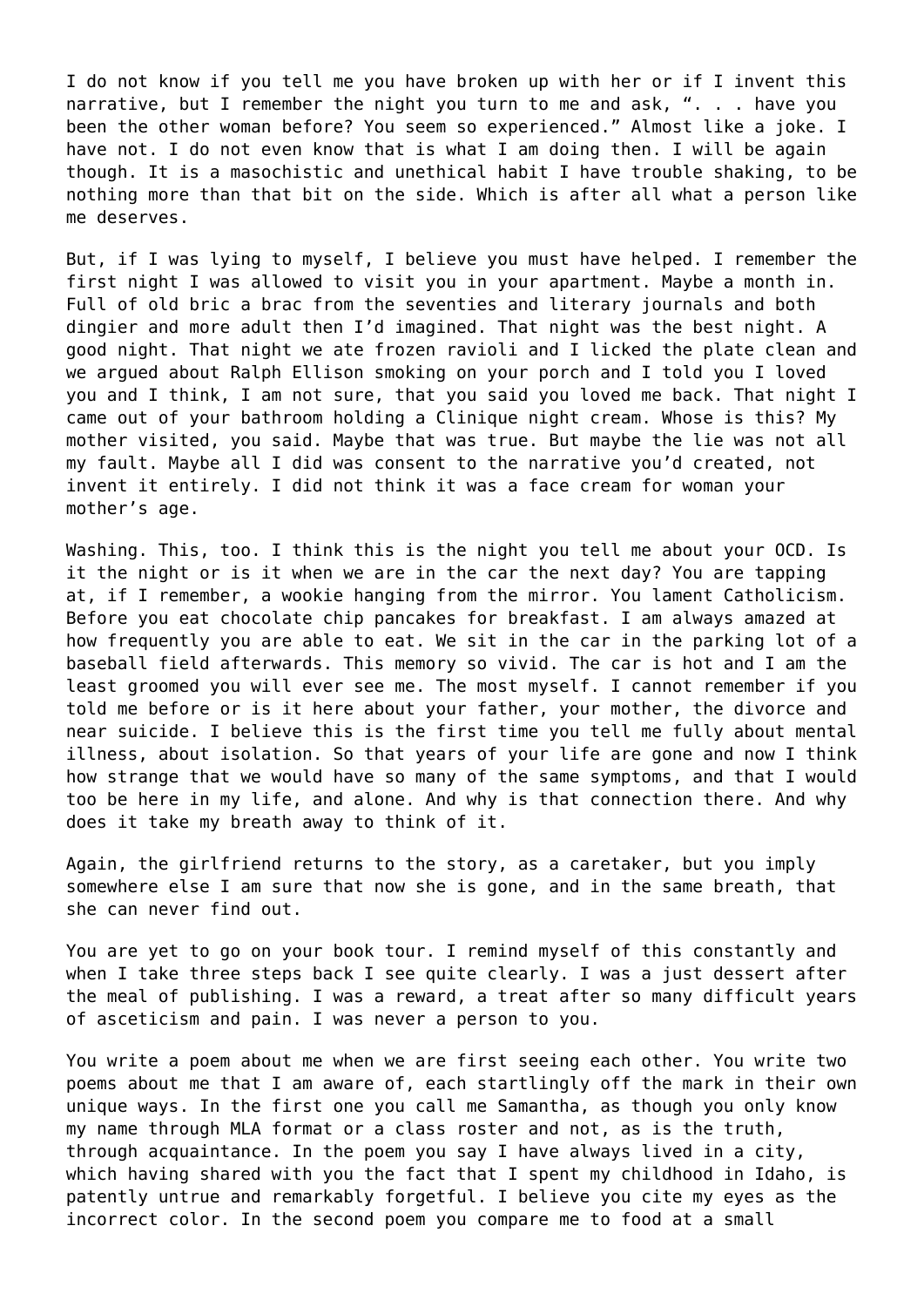American buffet. You cite my curves, of which I have almost none. I revive you by calling you a genius, which I may very well have done in those days. You undress me, publicly.

The amount to which you romanticized me then. I wonder were I to see you again how disappointed you would be, if I would have to watch the pity in your eyes as you must have watched it in mine that first night. I have considered this when I have considered visiting you in your office, forcing you to engage with me. This is the consideration that always stops me, that certainly I am less beautiful now and that I cannot bear for you to see it. This, and the fear of seeing through the crack in your door a nineteen year old on your lap.

Still. It is only a summer. Retrospectively such a small time and such a small love affair. My obsession is pathological—worse, pathetic. I move to Japan in August. Not even a full summer.

Towards the end, things begin to deteriorate. We spend two hours in the afternoon at a dingy brown motel on the side of a highway. I am very afraid of you this day. I think because we do not drink. I dance around your grabbing hands while singing show-tunes. I believe I sing the full length of Les Miserables, the entire ensemble. Then Muppet Treasure Island. I do not know why this is what I do. I never say no to you. I have only very recently learned, and not very well, that no is something I am allowed to say. This afternoon makes you very angry, but you do not treat me poorly. Perhaps you are angry because this is the afternoon you realize you are sleeping with someone still very young.

That is the last hotel for a while, but you sleep over at my apartment the day before we take a trip to NYC, where I am getting my visa for Tokyo. I am alone as all my other roommates are spending the summer with their families. I have to check you in at the front desk downstairs. Perhaps because I am excited, or more confident in my own space, I drink with abandon. We do not both fit on the bed but on the floor you ask me to touch myself. I do not believe I have ever done this for someone before. I do not touch myself when I am alone yet and feel nothing but shame while you watch from above, stroking. Around now is when something breaks in me. Do I cry first, or vomit.

This is the first time in years I remember I was raped. I had no home but his. I had to go back. Help me. I don't want to go back. This has been so tightly held as a secret to me. I tell you, half naked and shaking and covered in regurgitated red wine. I howl. It is animal. I revile the memory, of how many lovers and strangers have been forced to sedate me in this state. I recoil from myself. But this is the first time. This is when I break open, and do I curse you, or thank you? How much longer might it have stayed dormant in me. What if I had managed to never let it out at all? Kid's stuff. I think you might say this to me when I tell you I am heartbroken over my ex. Why then do you take this seriously. Why do you stay the night and do you feel anything besides trapped. Are you starting to see me? These indignities that gave me the lived experienced to feel confident in your grace. Do you see the pain as kid's stuff? I cannot. I cannot comprehend the logic. I try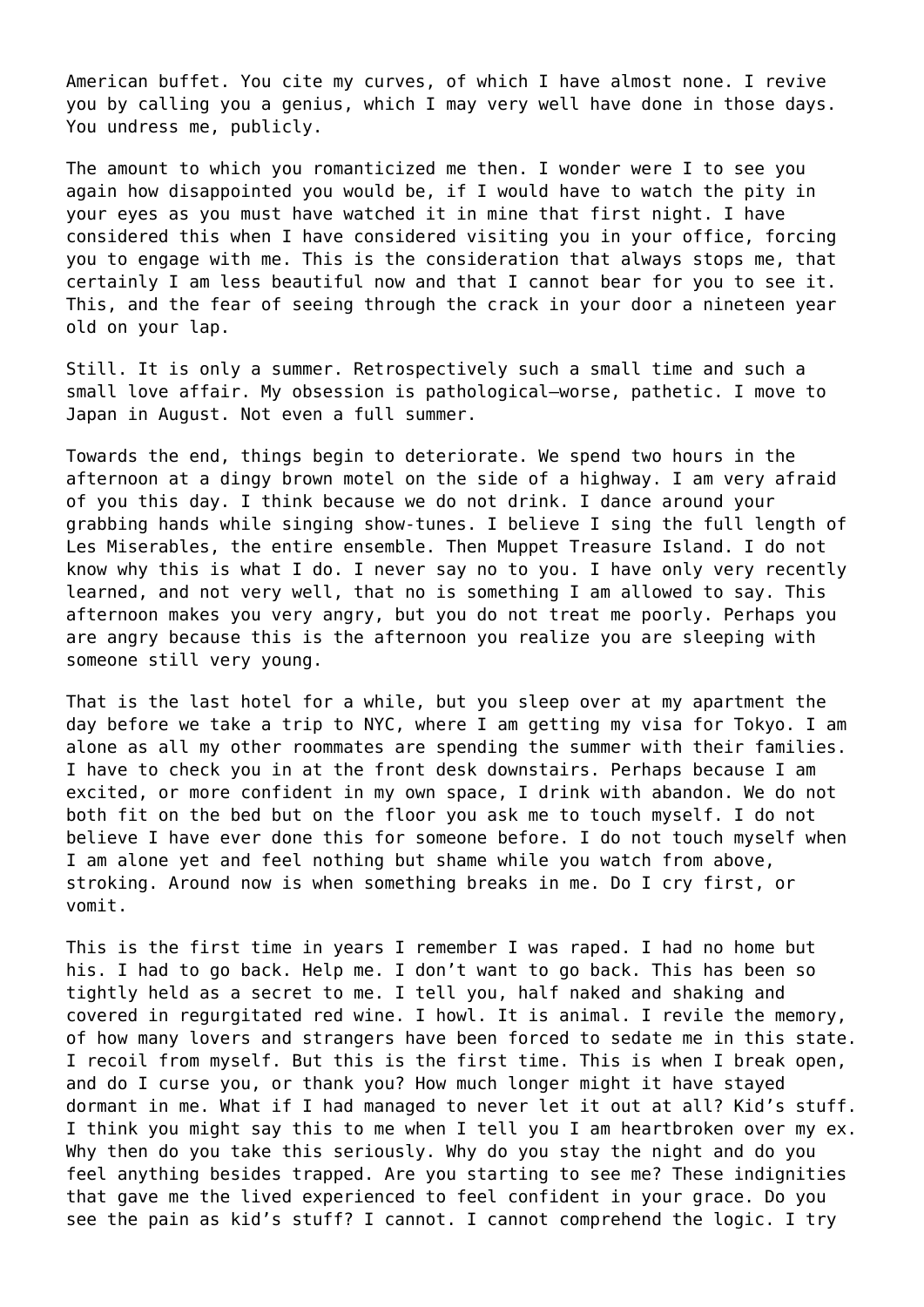and try and, you, I cannot comprehend.

I sleep through the scheduled first train to the city. I wake late and see you on my roommates old bed on the other side of the room. I have vomit on my face and hair but I believe you have taken off some of the dirty clothes. Maybe that was not you. Maybe that was someone else in some other time on a similar morning. Yes, dear reader. There were many of them.

We do not talk about it. You are angry though. I wear a mini-skirt. I wear a blouse with cherry blossoms on it as the visa office is going to take my picture. I pack my bag with disposable cameras and Murakami books and a sweater. You take a photo of me at 30 Rock in front of the statue of Atlas. Posing. I take a photo of you in front of a cathedral but I do not know in which book I hide it. It was the only one of you I had.

At the station you buy us both tickets and this is the most money I have ever seen someone spend on me. One hundred dollars or so. The memory of you signing your name when you pay for them is perhaps the strongest in this whole tale, whatever that says about me. You tell me I hold up with the New York women, but do not say I am pretty.

On the train we are our best. We are both reading and you put your arm around me. I love trains and we talk softly about the landscape, about New York. It is one of the few memories I have of us in public. Acting a couple.

I have not been to NYC since high school when a friend and I stole her father's credit card to cavort in orange mini dresses. The night ending in us being mistaken for women of the night looking for pay. So I am pleased to feel so, rich, with you. It is not until the end of the day of hot dogs and sight-seeing that you mention the previous night. Do you remember? You ask me. Do you remember what you said?

We are at the train station. We are standing at a staircase. There is a large clock. I remember these things clearly, but I do not remember what I say.

We take the train home and I believe I spend the night alone in the empty apartment trying to clean red wine out of the carpet and watching Star Trek Voyager to keep away thought. I believe I watch Voyager or Futurama every hour I am alone for the next two years, to keep from saying out loud, sober, I was raped.

Why did you not hold me if you loved me. Why did you tell me to get help, but then leave. Why do I mention this night at all, or attach you to this other narrative, only because you were present? Am I saying you are complicit in the same system as a rapist? Who at least proposed after the indignity. Whose name I can sometimes tolerate, when I cannot bear the taste of yours? That you were both inadvertently or actively agents of torture, I cannot decide. And that if I say it out loud, of either of you. I am not believed. That you decry me for making myself a victim, for taking away my agency, when I ask you to read this again and I ask you, where. When. What part of you believes this narrator could have made any other choice. And what am I to answer for. And what am I.